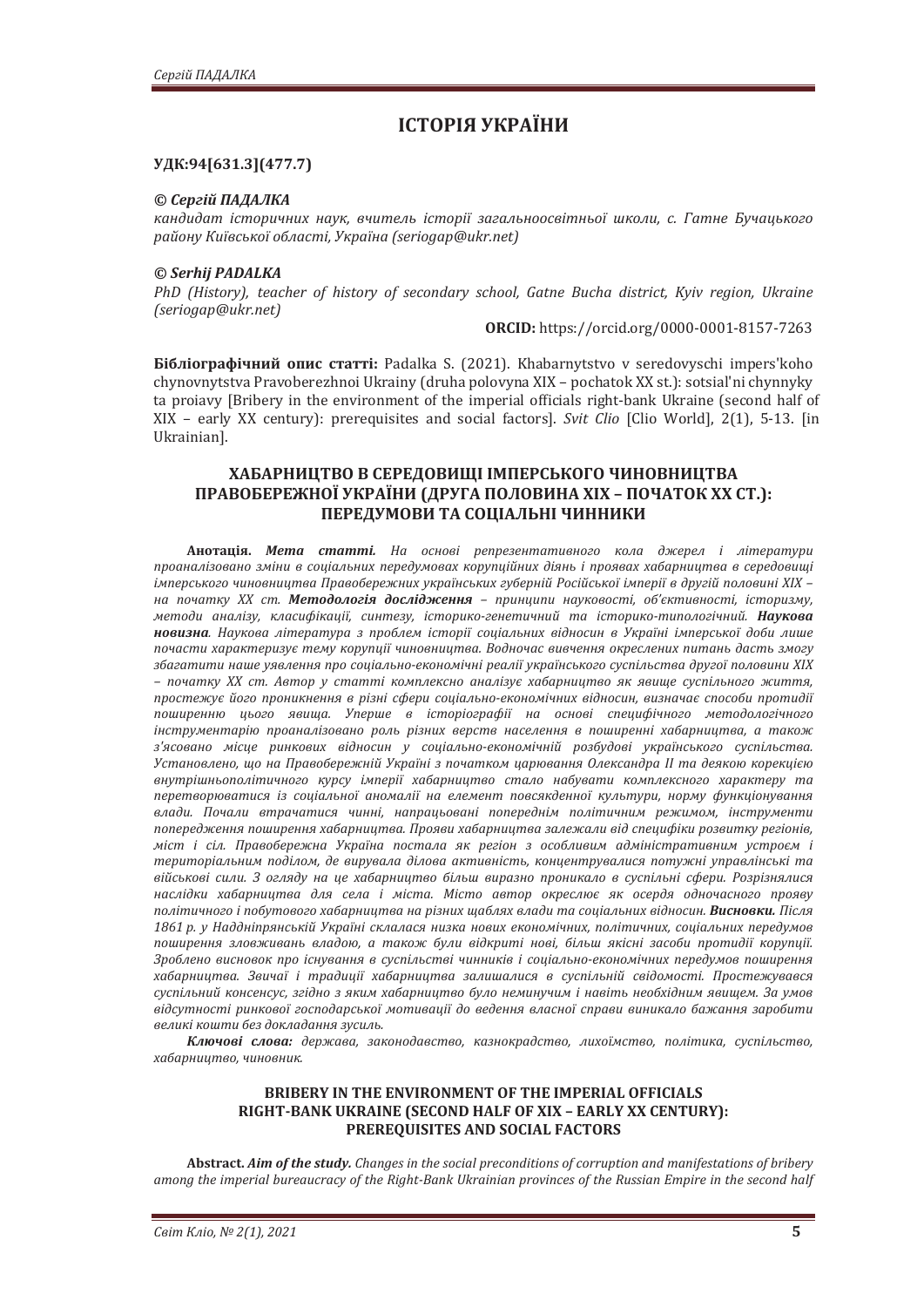of the XIX - early XX centuries have been considered on the basis of a representative range of sources and *literature.* Research methodology - principles of scientificity, objectivity, historicism: methods of analysis, *classification, synthesis, historical-genetic and historical-typological. Scientific novelty. The scientific literature* on the problems of the history of social relations in Ukraine of the imperial era only partly studies the topic of bureaucratic corruption. At the same time, the study of the outlined issues will enrich our understanding of the *socio-economic realities of the Ukrainian society in the half second of the nineteen-early twentieth century. The* author comprehensively analyzes bribery as a phenomenon of public life, traces its penetration into various spheres of socio-economic relations, considers ways to counteract the spread of this phenomenon. For the first time in historiography on the basis of specific methodological tools the role of different segments of the *population in the spread of bribery has been analyzed, as well as the place of market relations in the socioeconomic development of Ukrainian society was clarified. It is established that in the Right-Bank Ukraine with the* beginning of the reign of Alexander II and some correction of the domestic political course of the empire bribery begun to acquire a complex character and turn from a social anomaly into an element of everyday culture, the norm of the government. The current tools developed by the previous political regime to prevent the spread of *bribery began to be lost. Manifestations of bribery depended on the specifics of the development of regions, cities* and villages. Right-Bank Ukraine was seen as a region with a special administrative system and territorial division, where business activity was rampant, and powerful administrative and military forces were concentrated. The consequences of bribery for a village and a city differed. A city is considered by the author as the center simultaneous manifestation of political and domestic bribery at different levels of government and *social relations. Conclusions. After 1861, several new economic, political and social preconditions for the spread of abuses of power developed in Dnieper Ukraine, and new better ways of combating corruption were discovered.* The author concludes that the existence in society some factors and socio-economic preconditions for the spread of bribery. Customs and traditions of bribery remained in the public consciousness. There was a public consensus that bribery was inevitable and even necessary. In the absence of market economic motivation to run their own *business, there was a desire to earn big money without effort.* 

*Keywords: state, legislation, embezzlement, greed, politics, society, bribery, official.* 

Постановка проблеми. Корупція – це складне, негативне явище, що перетворилося на глобальну проблему не лише для України, але й для світового співтовариства загалом. Це зумовлено її поширеністю у світі, динамікою зростання темпів і помітним відставанням адекватних засобів протидії. Цілком очевидно, що корупція стала однією з головних загроз для розвитку країн, оскільки вона заважає нормальному функціонуванню інститутів держави, охоплюючи як соціальне, так і правове поле життєдіяльності суспільства. Витоки корупції в Україні мають історичний характер. Нагромадився певний історичний досвід боротьби з цим явишем. Влада намагалася формувати в суспільстві криводущне ставлення до корупції.

Корупційні діяння є правопорушеннями, пов'язаними зі зловживанням владою на шкоду державі та її громадянам. Прояви корупції підривають правові основи держави, порушують права громадян, призводять до втрати суспільних ресурсів і, зрештою, послаблюють національну єдність. 2011 р. Верховною Радою було ухвалено Закон України «Про засади запобігання і протидії корупції». Саме в цьому контексті й актуалізується потреба у проведенні досліджень, спрямованих на висвітлення історичних передумов корупції як явища в Україні. Більше того, зважаючи на рух України в напрямку членства в Свропейському Співтоваристві, історичне вивчення феномену корупції на українському грунті має не лише практичне але й світоглядне значення.

**Аналіз останніх лослілжень.** Деякі аспекти проблеми передумов, причин, проявів і наслідків корупції висвітлювалися в контексті аналізу управлінської системи, суспільного ладу і правових відносин в українських губерніях Російської імперії у другій половині XIX на початку XX ст. Проте початок її предметного й глибшого історичного осмислення припадає на 1990-ті рр. Прояви корупційних діянь ставали окремими сюжетами досліджень, присвячених різним аспектам суспільного життя, історії державних установ, державної служби в Україні імперського періоду. Це передусім праці О. Реєнта<sup>1</sup>, В. Шандри<sup>2</sup>, В. Молчанова<sup>3</sup>, С. Дегтярьова<sup>4</sup>. Особливе значення для з'ясування цієї проблеми мають

<sup>&</sup>lt;sup>1</sup> Реєнт О.П. Модерна українська нація. Зародження, формування й утвердження. Українське суспільство на шляху до політичної нації. Історія і сучасність. Київ: КНЕУ, 2014.

<sup>&</sup>lt;sup>2</sup> Шандра В. С. Генерал-губернаторства в Україні: XIX – початок XX ст. Київ, 2005; Її ж. Міщанські органи станового самоврядування в Україні (кінець XVIII - початок XX ст.). Київ: Інститут історії України НАН Vкnaїни 2016

<sup>&</sup>lt;sup>3</sup> Молчанов В. Б. Життєвий рівень чиновників правоохоронних установ України у XIX – на початку XX ст. Київ. 2007.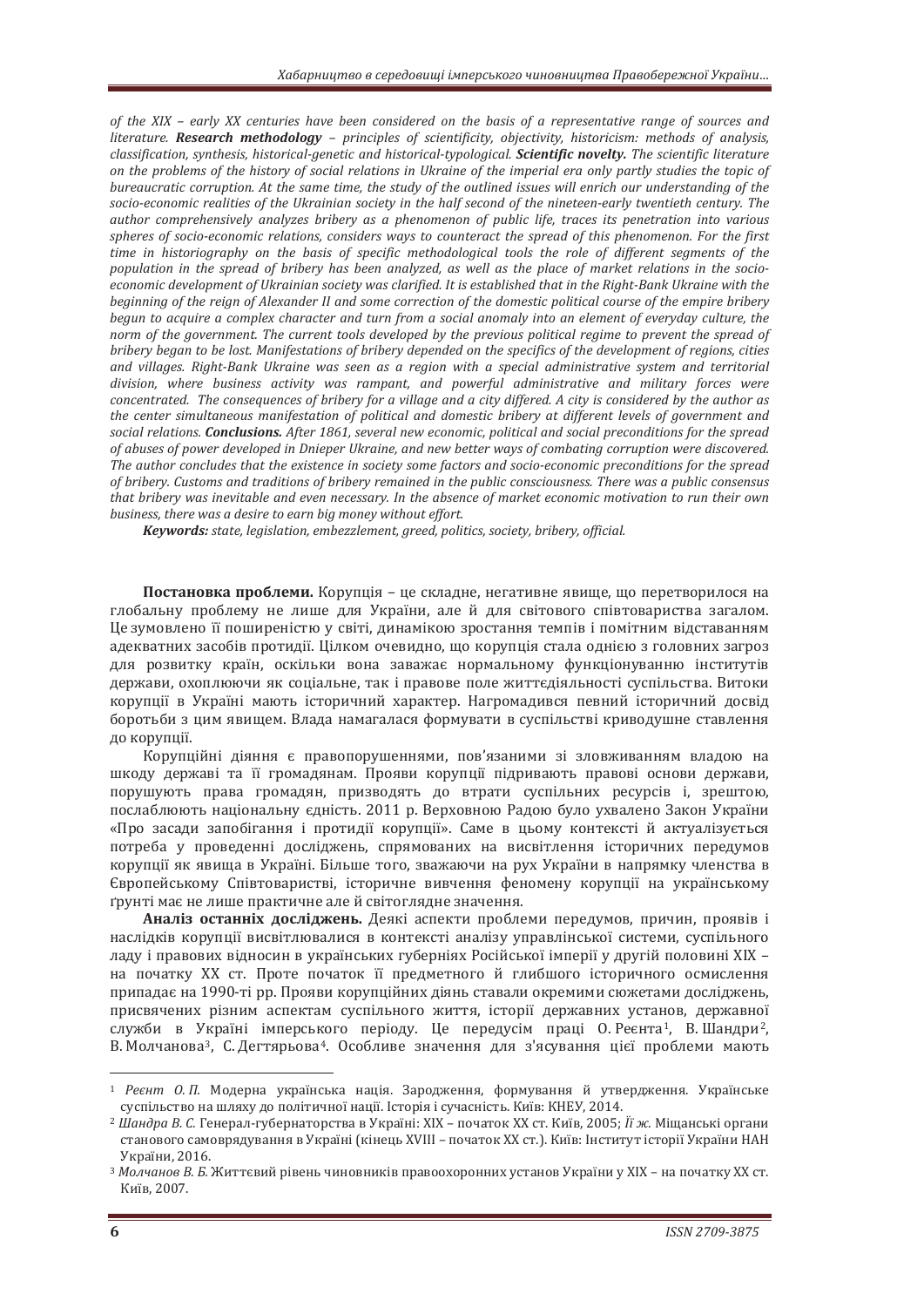напрацювання зарубіжних, зокрема російських дослідників. Корупцієгенне середовище імперського російського чиновництва кінця XVIII – початку XX ст. вивчається в статтях і монографіях Л. Пісарькової<sup>5</sup>, Л. Шепелєва<sup>6</sup> та А. Костянтинова<sup>7</sup>. Соціально-політичні та правові аспекти корупції досліджують вітчизняні правознавці, зокрема М. Мельник<sup>8</sup> та Є. Невмержицький<sup>9</sup>, які ґрунтовно проаналізували явище політичної корупції, визначили передумови та причини її виникнення. Явище хабарництва на Правобережній Україні в другій половині XIX – на початку XX ст. у межах кандидатського дисертаційного проєкту також досліджував і автор цієї публікації<sup>10</sup>.

Мета і завдання полягає в тому, щоб на основі аналізу історичних джерел, здобутків попередників, керуючись сучасною методологією пізнання історичних явищ і процесів дослідити суспільний феномен хабарництва в суспільно-політичних і соціальноекономічних процесах, які відбувалися в губерніях Правобережної України в другій половині XIX – на початку XX ст.

Виклад основного матеріалу дослідження. Визначальною політичною передумовою поширення хабарництва на Правобережній Україні була зміна політичного курсу самодержавства стосовно регіону, суть якої полягала в посиленні імперського контролю за господарською діяльністю та іншими сферами суспільного життя. Численні російські урядовці, чиновники спрямовували зусилля на облік і використання матеріальних, людських і фінансових ресурсів Наддніпрянських українських земель в інтересах Російської держави. Уряд розглядав регіон як цілісну територію у складі трьох губерній – Київської, Волинської, Подільської, із прикордонною специфікою та особливостями соціальноекономічного розвитку. Прагнучи максимальної концентрації політичної влади, охоплюючи і місцеві органи управління, російський уряд почав формувати установи, покликані контролювати та координувати всі сторони суспільного життя, легітимізувати імперський устрій. Найвищий державний посадовець регіону, генерал-губернатор, наділявся широкими управлінськими та контрольно-наглядовими повноваженнями<sup>11</sup>.

Київ перетворювався на адміністративний центр створеного 1832 р. Київського генерал-губернаторства і виконував роль опорного пункту імперської адміністрації на Правобережній Україні. Зі збільшенням управлінських функцій, розширенням промислового й торгівельного потенціалу Києва тут зросла чисельність адміністративно-управлінського апарату. Стрімкий приплив населення внаслідок міграції та приєднання до міста навколишніх сіл - Шулявки, Лук'янівки, Куренівки - супроводжувалися люмпенізацією значної частини його нових мешканців, втратою давніх селянських традицій. Також нівелювалися особливості містопланування та територіально-адміністративного устрою колишньої столиці Русі, традиційні форми самоуправління, усталені століттями органи міської влади тошо. Боячись рецидивів національних проявів, царський уряд часто вдавався до запобіжних заходів, заполоняючи Київ та інші губернські центри в Україні російською бюрократією та військовими<sup>12</sup>.

Не менш визначальним політичним чинником, що спричинив поширення хабарництва в регіоні, було привнесення імперською адміністрацію на український ґрунт нових практик організації суспільного життя. Система правління небагатьох ставала нормою внутрішньополітичного життя. Самодержці, які постійно прагнули підкорити власним інтересам суспільство, намагалися зосередити у своїх руках якомога більше адміністративних ресурсів та економічних активів, були зацікавлені в послугах наближених вельмож, через яких проходило забезпечення потреб влади, а також відбувалося

<sup>&</sup>lt;sup>4</sup> Дегтярьов С. І. Цивільне чиновництво України у кінці XVIII - першій половині XIX ст. Суми: Папірус, 2014.

<sup>&</sup>lt;sup>5</sup> Писарькова Л. Ф. Российский чиновник на службе в конце XVIII - первой половине XIX века. Человек. 1995. № 4. С. 15-26.<br>*<sup>6</sup> Шепелев Л. Е.* Чиновничий мир России XVIII – начала XX века. Санкт-Петербург, 1999.

<sup>&</sup>lt;sup>7</sup> Константинов А. Коррумпированная Россия. Москва: ОЛМА Медиа Групп, 2006.

<sup>&</sup>lt;sup>8</sup> Мельник М. І. Політична корупція: сутність, чинники, засоби протидії. Національна безпека і оборона. Κиїв. 2009. Τ. 111. ΝΩ 7.

<sup>&</sup>lt;sup>9</sup> Невмержицький Є. В. Корупція в Україні: причини, наслідки, механізми протидії. Київ, 2008.

<sup>&</sup>lt;sup>10</sup> Падалка С. С. Хабарництво на Правобережній Україні: суспільно-історичні передумови, особливості та засоби протидії (друга половина XIX – початок XX ст.): автореф. дис. на здобуття наук. ступеня канд. іст. наук: спец. 07.00.01. Київ, 2019.

<sup>&</sup>lt;sup>11</sup> Шандра В. С. Генерал-губернаторства в Україні. С. 27.

<sup>&</sup>lt;sup>12</sup> Реєнт О. П. Вказ. праця. С. 78.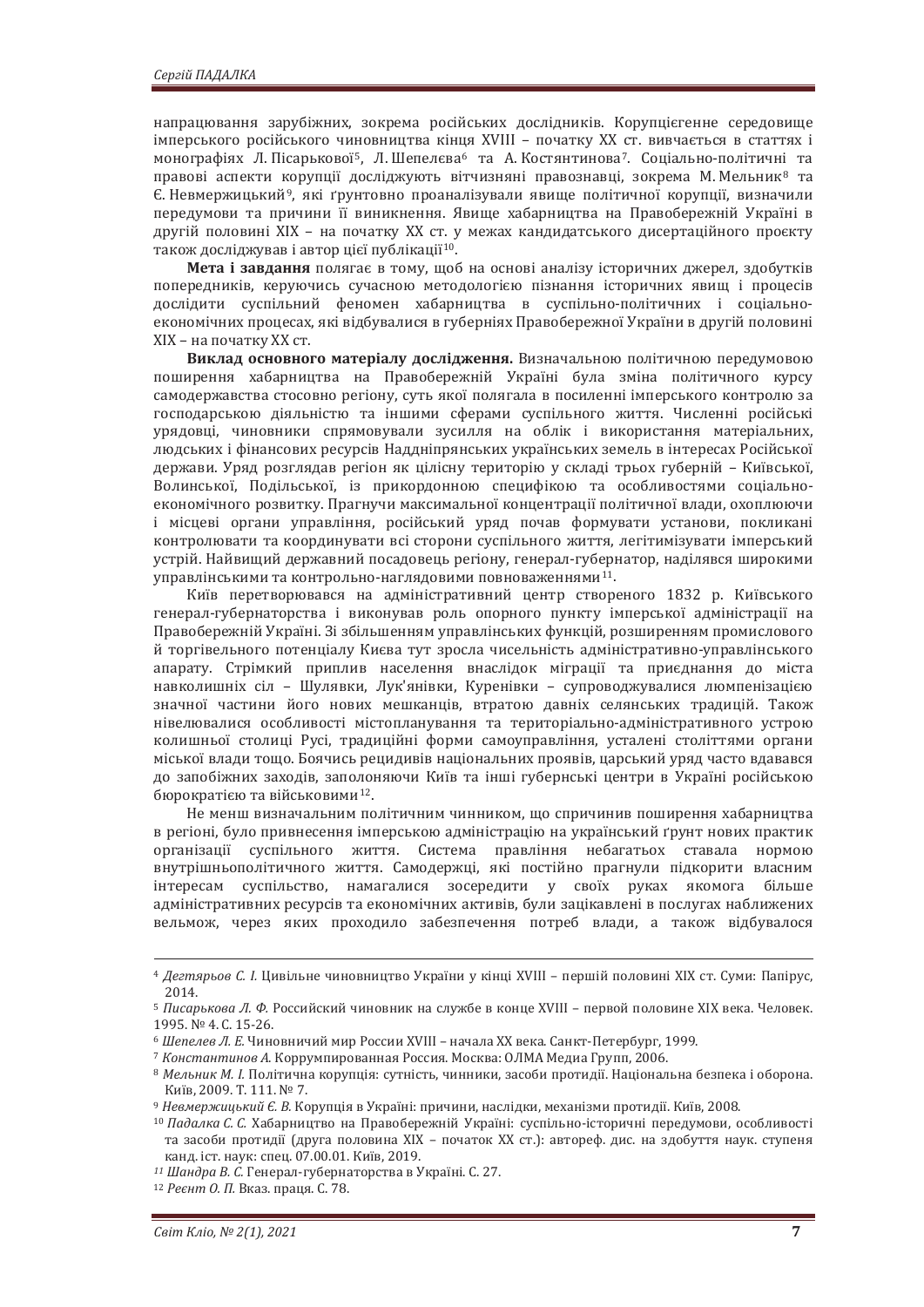обслуговування приватних інтересів. Доступ до влади ставав таким собі інструментом особистого збагачення. За таких умов послаблювався вплив суспільства на ухвалення державних та управлінських рішень, мінімізувалася його участь у розподілі матеріальних благ, посилювався політичний контроль над опозиційними політичними силами. Влада постійно намагалася розширювати коло політично благонадійних осіб. Вочевидь, правильно зазначав знавець явища хабарництва П. Берлін, що уряд, намагаючись прив'язати до себе чиновништво мішними путами матеріальної зацікавленості, крізь пальці споглялав за збагаченням унаслідок хабарів. Він розумів, що чиновники-хабарники, з одного боку, дурили й спустошували скарбницю, а з іншого, – вони найбільше демонстрували політичну УГОДЛИВІСТЬ<sup>13</sup>.

Хабарництво таким чином перетворювалося із соціальної аномалії на елемент повсякленної політичної культури, спосіб мислення, норму функціонування влади. Бізнесові послуги влади ставали все більш популярними в суспільстві. Зростала кількість і тих, хто готовий був «віддячити» владі за надані нею пільги, послаблення, поступки, казенні підряди, замовлення, субсидії і гарантії. Ті, хто потребували таких послуг, постійно шукали подібних зв'язків. Унаслідок цього в суспільстві вкорінювалася думка про те, що владу можна використовувати з метою незаконного збагачення, виховувалася звичка, що досягати достатку можна не шляхом енергії, винахілливості і праці, а дорогою прислужництва та політичного угодництва<sup>14</sup>.

Чинні, сформовані за участі центральної влади органи управління Правобережною Україною були вмотивовані перелусім на вілстоювання імперських інтересів у регіоні. Система управління була сформована таким чином, що в ній перепліталися повноваження гілок влади. У країнах світу, де утвердилося верховенство права, як відомо, управління грунтувалося на розмежуванні гілок влади на законодавчу, виконавчу і судову. Натомість у Російській імперії практично не існувало механізму, який би забезпечував систему стримувань і противаг, конкуренцію між органами влади та підтримку відносної рівноваги політичних сил. Адміністративна система імперії спрямовувала діяльність на посилення контролю над суспільством. Тому проблеми пониження стимулів чиновників до хабарництва, забезпечення ефективного контролю за державною службою відходили на другий план. Із середини XIX ст. горизонтальні управлінські зв'язки почали змінюватися на вертикальні (ієрархічні). Державна влада уособлювала поєднання царської влади й урядового апарату. Майже до 1905 р. у державі не було повноцінного урядового органу, який би об'єднував діяльність різних відомств. Імператори намагалися утримувати всю повноту влади, а тому часто поєднували і функції глави уряду. Міністерства діяли як  $ε$ линоутворювані органи, яким на місцях пілпорялковувалися вілповілні установи, через які вони проводили свою політику. Чиновники центральних і місцевих установ одного відомства об'єднувалися загальною вертикаллю підпорядкування. Від міністерств залежало їх висунення в чини, нагородження, призначення пенсій тощо. Міністерства поділяли на департаменти, які відали окремими самостійними галузями управління. Із середини XIX ст. у склалі міністерств стали з'являтися вілліли, спочатку як тимчасові установи, а потім і як постійні. Відділи складалися із відділень. Справи з тих чи тих питань сконцентровувалися в столах, якими керували столоначальники (старші чи молодші). До складу столів входили помічники столоначальників (також старші й молодші), за ними в департаментській ієрархії йшли всілякі перекладачі, контролери, реєстратори, чиновники для листів тощо.

Міністри обіймали свої посади завдяки особистій довірі царя й позбувалися їх. утративши цю довіру. Недоліком системи призначення на міністерські посади було те, що міністри порівняно нечасто проходили службу на низових посадах в тих відомствах, які вони очолювали. Не досить високим залишався ступінь спеціалізації освіти чиновників вишого рангу. До 1917 р. в Росії не було жодного міністра фінансів із спеціальною економічною освітою. На чолі Міністерства шляхів сполучення, як правило, були особи з інженерною освітою. У другій половині XIX ст. у міністрів почали з'являтися заняття, які давали їм часто більший прибуток, ніж державна служба, основним привілеєм і головним атрибутом влади міністра були його регулярні особисті доповіді царю.

Нижчою ланкою в департаментській ієрархії була посада столоначальника. Справи, що надходили у відділення, розподілялися по столах. Столоначальник вів діловодство, тобто

<sup>&</sup>lt;sup>13</sup> Берлин П. Русское взяточничество как социально-историческое явление. Современный мир. 1910. Nº 8. С. 45-56.<br><sup>14</sup> *Константинов А.* Указ. соч. С. 64.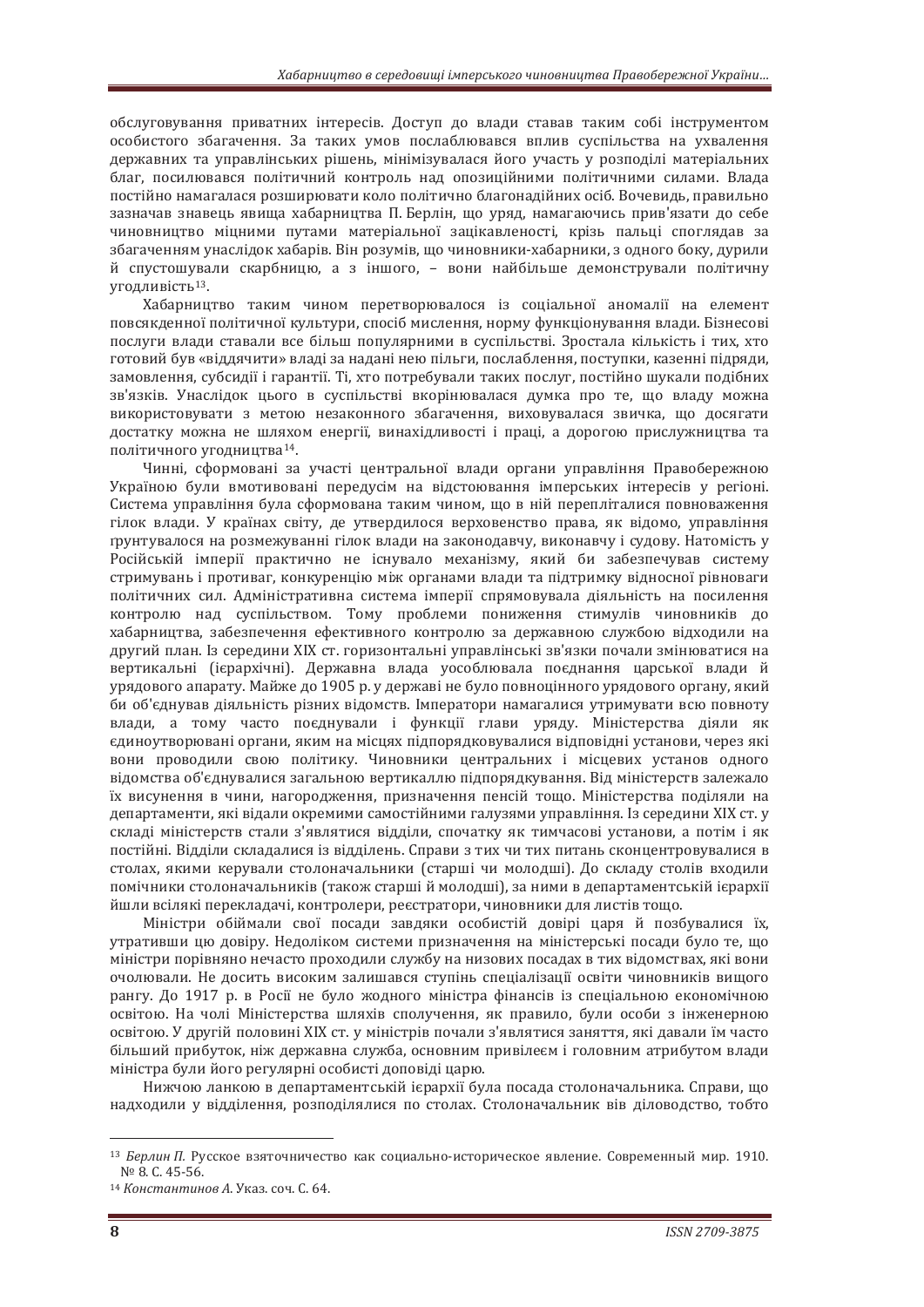готував усе необхідне для справи листування і проєкти рішень, надавав матеріали для розгляду начальникові відділення. У штат входили чиновники, зайняті суто переписуванням паперів. Отже, «напрям», якого набував розгляд того чи іншого питання в міністерстві, багато в чому залежав від столоначальника. Столоначальників поділяли залежно від штату міністерства і зараховували до різних класів. Чиновники з особливих доручень складали своєрідну міністерську аристократію. На службу вони, як правило, не з'являлися зранку, мали відносну свободу, були безпосередньо пов'язані з вищим начальством. Більші перспективи кар'єрного зростання давало завідування якою-небудь структурною частиною закладу. Із неї столоначальник міг легко перейти на службу в провінцію, обійняти там посаду, зокрема і губернаторську, і таким чином «сісти на голову» масі губернських чиновників<sup>15</sup>. Виробилася така собі політика столоначальників, що виражалася у прикриванні зловживань власною некомпетентністю.

Намагання політичної влади посилити роль адміністративного апарату відразу спричиняло зростання його вседозволеності. Так імперська влада, зміцнюючи позиції державної бюрократії, ставила за мету максимально централізувати управління і подолати деякі відцентрові тенденції. Це давало змогу, зрештою, усунути особливості політичного та адміністративно-територіального устрою Правобережної України. Київський генералгубернатор І. Васильчиков, який докладав зусиль для вдосконалення місцевого управлінського апарату, після 1861 р. наголошував на тому, що вирішувати питання землі буде вкрай важко через суперечність між колегіальним принципом ухвалення рішень середньою ланкою органів влади й одноосібним у її верхньому ешелоні. Він запропонував уряду відмовитися від колегіального розгляду справ, оскільки це свідчило б про недовіру держави чиновнику. На думку І. Васильчикова, низьке жалування чиновників сприяло розвитку хабарництва. Конструктивна позиція губернатора була пілтримана міністрами внутрішніх справ та юстиції, а також Радою міністрів. Наприкінці 1860 р. він отримав дозвіл як експеримент об'єднати міську і земську поліції по всій Київській губернії<sup>16</sup>.

Техніка діловодства в органах влади залишалася примітивною, що потребувало утримання великого та архаїчного штату канцелярських службовців і писарів. Це робило неможливим уникнути зловживання під час ведення справ, особливо на найнижчому рівні чиновницької ієрархії. Чиновники канцелярій намагалися ревно зберігати рутинні, архаїчні способи ведення справ. Традиції передавалися з покоління в покоління. Чиновники приватних підприємств були майстрами створення різних бухгалтерських і канцелярських «схем». Метою своєї роботи чиновник бачив не вирішення конкретної справи, а старанне оформлення паперів. Відтак паперотворчість стримувала розвиток державного управління.

Державна служба ставала, так би мовити, спалковим (сімейним) заняттям для значної частини громалян. Літи й онуки йшли схолинками службової кар'єри слілом за своїми батьками і дідами, спираючись і на їхній досвід, і на службові зв'язки. Крім казенної служби, багато з них не мали інших можливостей де докласти свої уміння - читати, писати і рахувати. Із відміною кріпосного права чимало людей, які втратили попередні прибутки, пішли на державну службу (оскільки сфера приватного підприємництва ще не набула розвитку). Природно, що вакансій чиновників не вистачало, а тому, чекаючи на вільне місце. доводилося служити поза штатом і без заробітної плати.

У другій половині XIX - на початку XX ст. державою було зроблено кілька спроб застосовувати системний підхід до формування корпусу державних службовців із метою посилення їхнього якісного складу. Проте вирішити головне завдання - залучити до служби фахівців достойних, освічених, здатних реалізувати надані їм повноваження, - вдалося лише частково. Незважаючи на законодавче закріплення заохочень і переваг особам, що мали освіту, у більшості державних установ посади обіймали ті, хто мав слабку юридичну підготовку. У губерніях Правобережної України незначним був прошарок чиновників із вищою і середньою освітою. У регіоні майже були відсутні спеціальні навчальні заклади і курси як для технічної, так і загальної їх підготовки.

В імперській адміністративній системі зберігалася громіздка й заплутана комбінація посад, чинів і класів. При цьому не раз ставилися питання про спрощення цієї ієрархії та необхідність запровадження класифікацій чиновників, в основі яких лежали б конкретні посадові обов'язки та службовий стаж. Проте цю регламентацію так і не було введено. Більшість чиновників мала низьку кваліфікацію. Навіть деякі губернатори мали домашню

<sup>&</sup>lt;sup>15</sup> *Раскин Д.* Империя столоначальников. Родина. 2003. № 1. С. 61-65.<br><sup>16</sup> Шандра В.С. Генерал-губернаторства в Україні. С. 293.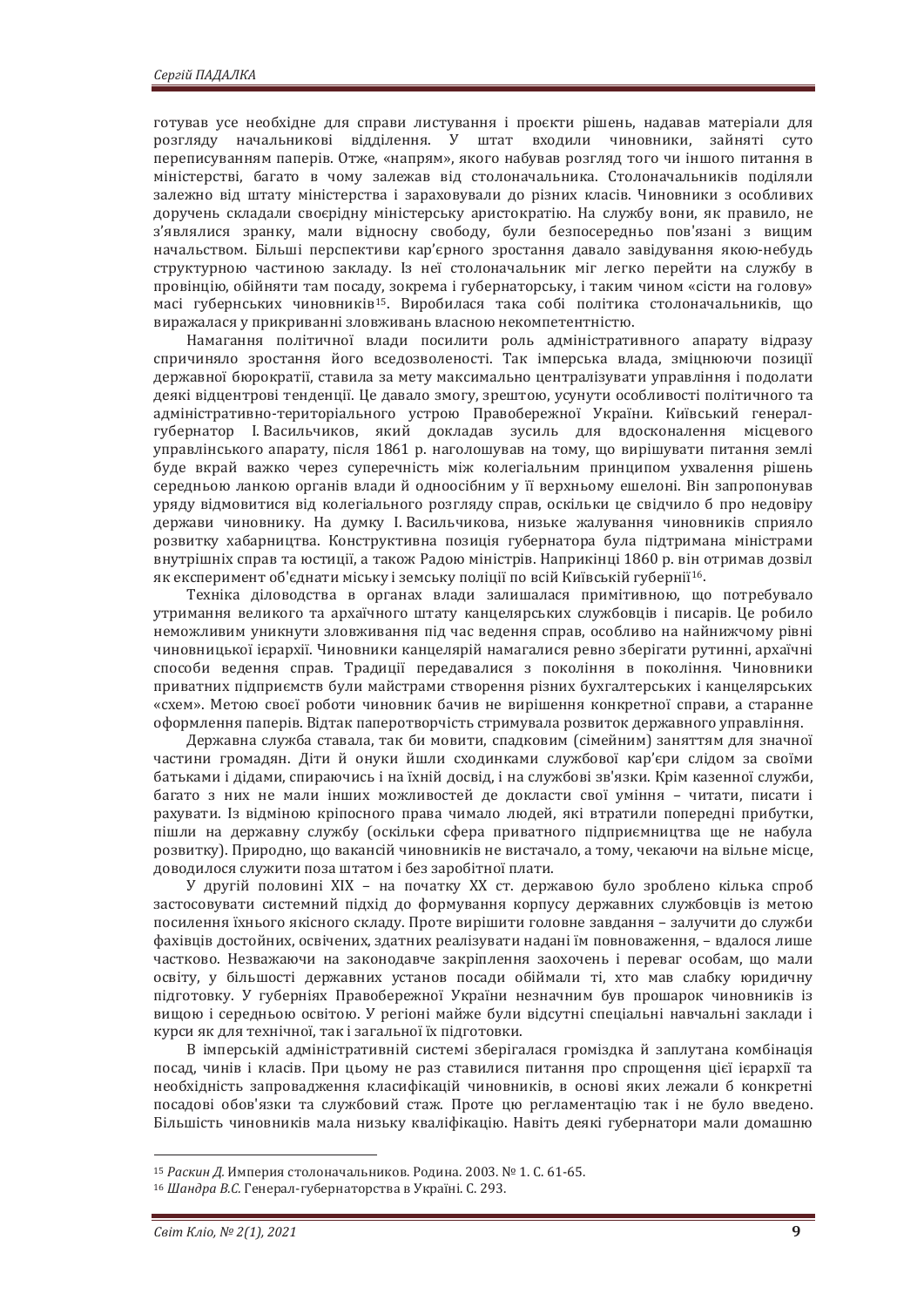освіту і виховання. Разом з тим у досліджуваний період із розвитком університетської освіти в державному управлінні намітилися позитивні тенденції. Зокрема, дещо підвищився фаховий рівень службовців каральних відомств імперії. Однак загалом ситуація залишалася складною та характеризувалася пріоритетом кількісних, а не якісних змін.

У другій половині XIX - на початку XX ст. на Правобережній Україні відбувалися глибинні соціальні зміни, що пов'язувалися з результатами промислового перевороту та індустріалізації. В українському суспільстві тривали стрімкі урбанізаційні процеси і швидкими темпами зростало населення міст регіону. Наприклад, протягом другої половини XIX ст. кількість населення Києва зросла в 7,6 раза. Змін також зазнала етнодемографічна ситуація в регіоні, а кількість населення Правобережної України збільшилася з 480.000 до 915,000 осіб <sup>17</sup>. Значною мірою цьому сприяв природний приріст, але були й інші чинники. Насамперел, не стосувалося мігранійної політики наризму, яка стала одним із визначальних iнструментів інтеграції Правобережжя в російське імперське тіло, його русифікації, Це стосувалося передусім росіян, яким прищеплювали усвідомлення належності до панівної державної нації. Результатом такої політики стала зміна етнічної структури мешканців регіону, уведення на територію Правобережжя значної кількості неукраїнського населення.

Суттєво зачепила соціальну структуру Правобережжя й відміна кріпосного права. Це проявлялося в пілриві основ багатовікової станової системи. За попереднім становим поділом населення поділялося на чотири стани: дворянство, духівництво, міщани та селяни. Процес формування станів традиційно вважали важливим елементом соціальної політики держави, а стани були опорою бюрократичного режиму. Реформи і промисловий переворот внесли корективи в цю систему. Зокрема, міська реформа 1870 р. ліквідувала міські стани, замість яких почали формуватися нові: тонка верства світської інтелігенції з адвокатів. учителів, викладачів, письменників, лікарів, журналістів. Найчисленнішим міським станом було міщанство. Протягом 1861-1897 рр. чисельність міщан у містах Правобережної України зросла з 297,000 до 586,000 осіб, а їхня питома вага – із 62% до 64% <sup>18</sup>. Цю групу було представлено здебільшого дрібними виробниками і торговцями. Крім того, у містах зростала й кількість населення, яке поступово втрачало риси належності до селянського стану, перетворюючись на міських жителів. Помітним соціальним явишем став процес формування робітництва. Головними джерелами формування цього стану були селяни бідняки, ремісники, небагаті міські мешканці. Галузева структура робітничого стану ускладнювалася, з'являлися групи робітників-цукровиків, робітників-металістів, гірників, залізничників тощо.

У становій структурі помітне місце також посідали підприємці (буржуазія). Процес формування цього стану в Російській імперії мав певні особливості й вілрізнявся віл західноєвропейського. Тут ця верства формувалася за сприяння і під контролем царської влади, а відтак потрапляла в залежність від неї. Спеціалізація підприємців багато в чому визначалася становищем губерній у системі всеросійського ринку. Зокрема, найперше на Київщині та Поділлі, великий капітал в основному зосереджувався у сфері перероблення сільськогосподарської продукції. Основними джерелами формування цього стану було «обуржуазнене» російське і польське дворянство, купці, перекупники, лихварі, які зуміли пристосуватися до нових економічних умов, і залежні колоністи, селяни, які орієнтували виробництво на ринок. Наприкінці XIX ст. на Волині 8,985 осіб мали від двох до п'яти найманих робітників і 432 - більше шести<sup>19</sup>. Характерною особливістю формування підприємців із дворянства була концентрація земельної власності.

Крім стану підприємців, дворяни поповнювали ряди чиновників. Новим явищем став приплив дворянства до міст у пошуках нових можливостей збагачення, реалізації нагромаджених капіталів. У Києві їх кількість за 1861-1897 рр. зросла з 3 тис. до 18.700 осіб. що становило 47 % усього дворянства Правобережної України<sup>20</sup>.

<sup>&</sup>lt;sup>17</sup> Раскин Д. Указ. соч. С. 90.

<sup>&</sup>lt;sup>18</sup> Шандра В. С. Міщанські органи станового самоврядування в Україні (кінець XVIII – початок XX ст.).  $C<sub>115</sub>$ 

<sup>&</sup>lt;sup>19</sup> *Поліщук Ю. М.* Національні меншини Правобережжя України у контексті етнічної політики Російської імперії (кінець XVIII – початок XX ст.). Київ: Інститут політичних і етнонаціональних досліджень імені I. Kypaca, 2012. C. 221.

<sup>&</sup>lt;sup>20</sup> Казьмирчук М. Г. Соціальний розвиток Київської губернії наприкінці XIX – на початку XX ст. (за фонлами Пентрального історичного архіву України у м. Києві). Соціальна історія: Наук, зб.: за ред. Г. Д. Казьмирчука. Київ: Логос, 2009. С. 44-52.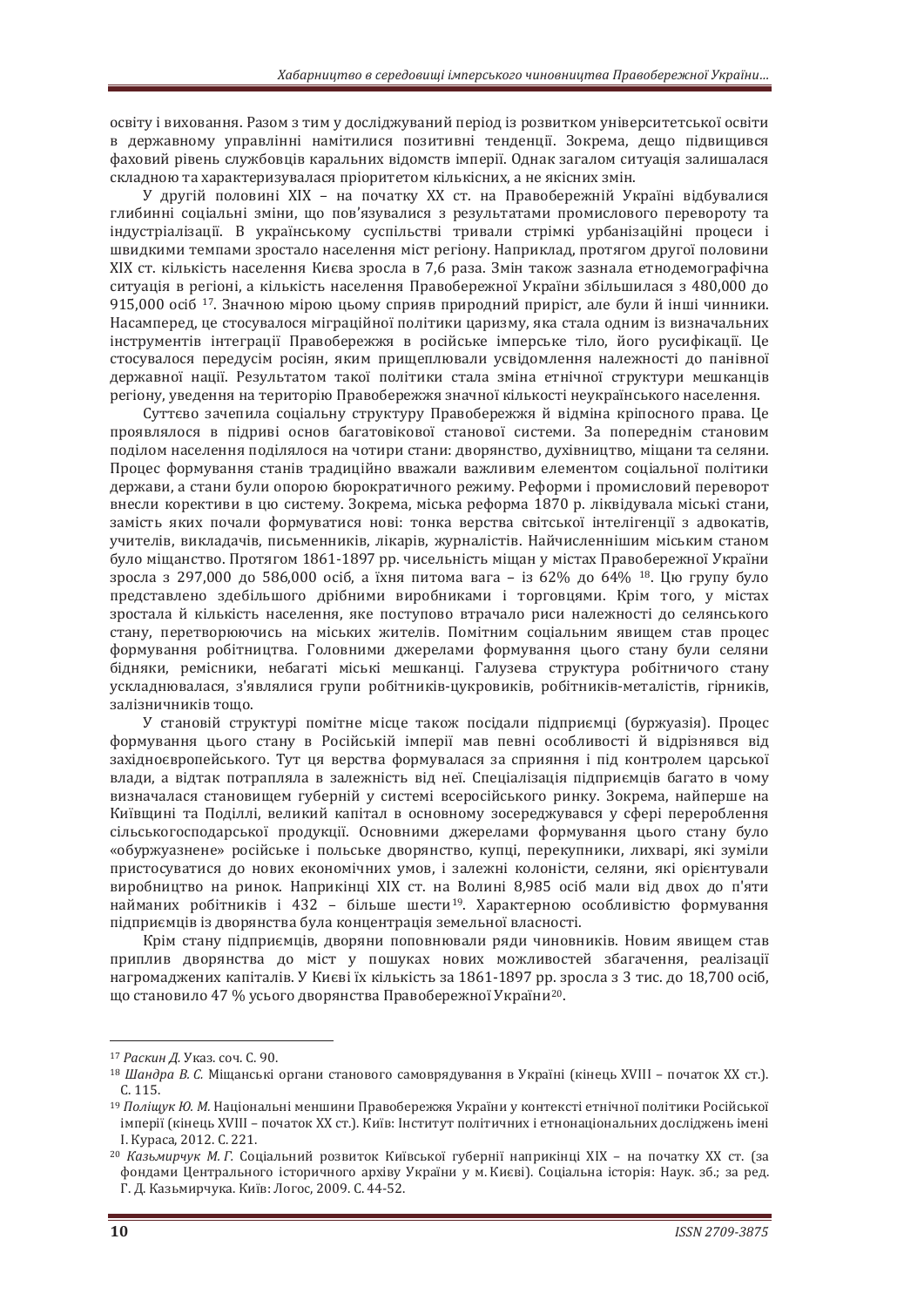Наприкінці XIX ст. почало втрачати своє соціальне становище купецтво. Основною причиною цього стала доступність заняття торгово-промисловою діяльністю без обов'язкового запису до купецького стану. Представники його поповнювали ряди підприємців. У такий спосіб суттєво було розширено основу для розвитку торговопосередницької діяльності.

Давнім і значною мірою домінантним станом суспільства було селянство. Його остаточне оформлення з різних прошарків і груп відбулося наприкінці XIX ст. Київська губернія мала винятково землеробський характер, адже найбільше мешканців належало до селянського стану. Його ряди часто поповнювали збіднілі дворяни.

Централізація політичної системи, бюрократизація державної служби об'єктивно сприяли формуванню іміджу держави в селянському середовищі. Відбувалося ознайомлення селян із функціонуванням органів влади, поліції й судових установ. Вони спостерігали запопадливість місцевої поліції і чиновників у збереженні привілеїв поміщиків, а також ту обставину, що ці стражі порядку на Правобережній Україні перебували на утриманні власників маєтків.<sup>21</sup>

У досліджуваний період зміни відбувалися й у середовищі соціальних професійних груп. Професійний статус визначався розміром прибутку, рівнем обслуговування, житловими умовами, привілеями. Привілейований стан зростав чисельно. Певні заохочення за свої заслуги перед містом отримували спадкові та почесні громадяни, до яких належали підприємці, дворяни, учителі тощо.

.<br>Економічний розвиток Правобережної України збільшував потребу в інтелектуальних професіях. Зростання розгалуженої кредитно-банківської системи, посилення ролі фінансового капіталу, розвиток торгівлі потребували працівників комерційно-фінансових спеціальностей. Розвиток машинобудування, розбудова залізниць і переробної промисловості диктували необхідність збільшення кадрів технічної інтелігенції. Серед інтелігенції, зайнятої в навчально-виховній сфері, більшість складали вчителі, освітянське чиновництво. Значну частину інтелігенції спрямовували на чиновницькі посади<sup>22</sup>.

Змін зазнали також і моральні засади суспільства. Ця «нова мораль» була здебільшого подвійною: з одного боку, суспільство засуджувало політичне хабарництво, а з іншого, виправдовувало побутове. Така релятивність поведінки випливала з одночасного засвоєння як протестантських цінностей, коли людина відповідає перед Богом, так і східних моральних принципів, за якими людина відповідає перед іншими людьми. У процесі розвитку капіталістичних соціально-економічних відносин суспільство активно сприймало одні цінності та відчужувало інші. Перебування у складі Російської держави утвердило такі нові фрейми соціальної повелінки, як перебільшення зовнішніх, об'єктивних чинників у житті людини, покладання на них провини за свої біди та невдачі. Саме з пього коріння проростали ментальні риси, зокрема примирення з негативними соціально-економічними й політичними явищами, терплячість, відсутність амбіцій та індивідуального успіху, навіть більше – бажання позбутися особистої відповідальності. Кріпацтво сприяло закріпленню традиційних ментальних рис українства. Примусово працюючи на поміщика, селянин прагнув витрачати якомога менше сил, своєї енергії. Таке ставлення до праці з часом закріпилося в підсвідомості, відбилося на всьому устрої життя селян. Його характеризувала безініціативність, байдужість до праці і службової кар'єри<sup>23</sup>. Водночас нові суспільні тенденції так чи інакше відбилися на світогляді хліборобів. Капіталістичні нововведення засвоювалися вимушено, а отже, це не призводило до життєвого успіху. Торгівля, посередницька діяльність практично не приживалися на ґрунті української ментальності. Усе, що не було пов'язано з особистою фізичною працею на землі, українці продовжували ототожнювати з дармоїдством.

У суспільній свідомості складалося відповідне уявлення про багатство, його природу. Тому ставлення до осіб, які допускали зловживання, було достатньо терпеливим. Ті, хто «брали», але разом з тим вносили пожертву на різні соціальні потреби, породжували суспільну повагу і схвалення.

<sup>&</sup>lt;sup>21</sup> Крижановська О.О. Поміщицькі селяни Правобережної України у 30-50-х роках XIX ст.: умови життя, суспільно-політичний світогляд, соціальний темперамент). К. 2008.

<sup>&</sup>lt;sup>22</sup> Казьмирчук М. Г. Вказ. праця. С. 56-57.<br><sup>23</sup> Опанасенко В. М. Господарська мотивація в економічній системі України другої половини XIX – початок XX ст. та її вілображення в економічній лумпі: лис. … канл. екон. наук: 08.00.01. Київ. 2011. C. 201.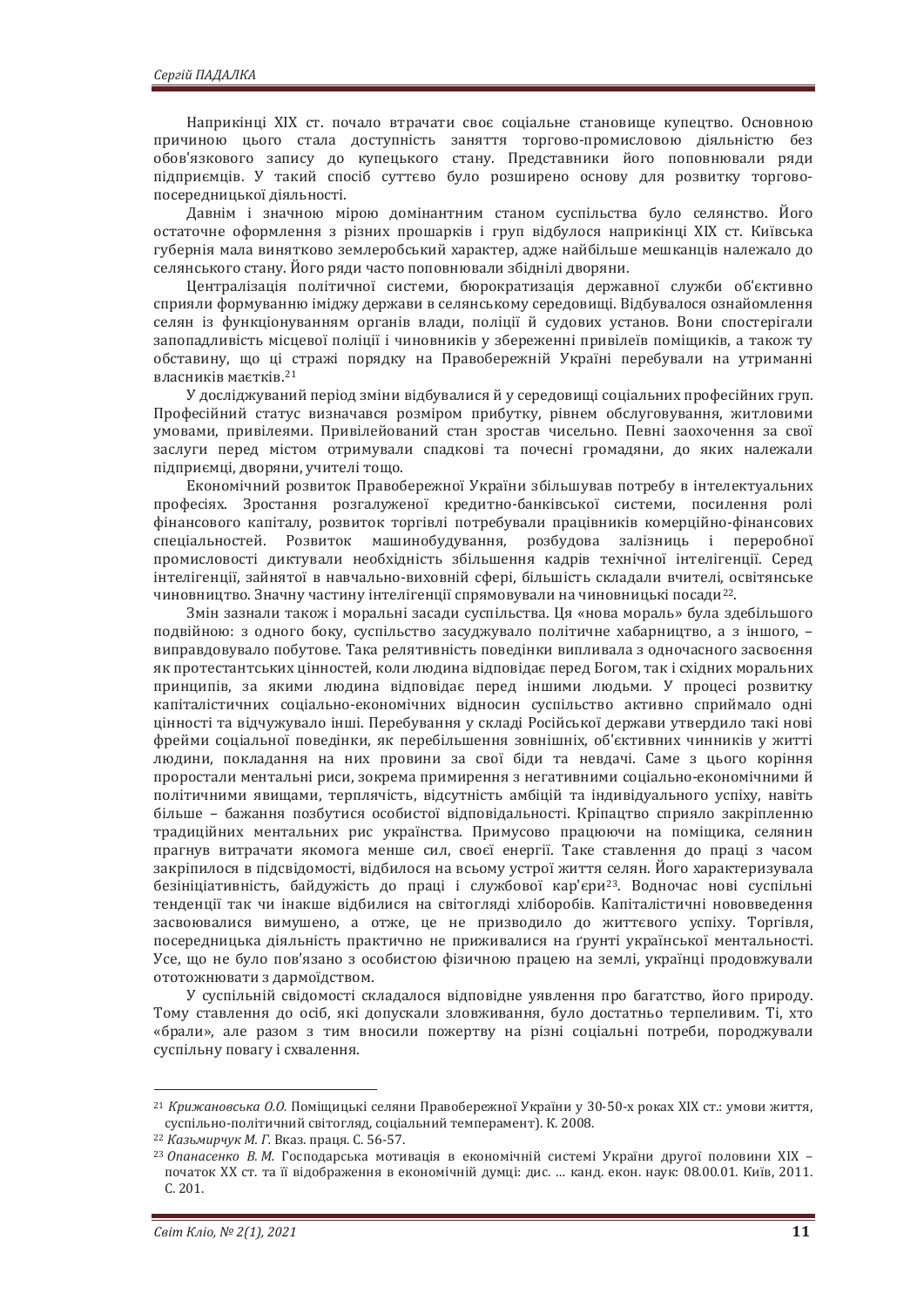Пореформенні трансформації також радикалізували соціально-психологічне едо селянства. Своєрідно реагуючи на «виклик часу», воно потрапляло під «згубний» вплив швидко змінюваного «оточення». Зберігаючи достатню консервативність, селянство змінювало своє ставлення до багатства. Усе більше їх уявляло ідеальний устрій життя за формулою: «ось розбагатію та наймита найму». Цілком слушною видається думка інтелектуалів тієї доби, що зворотним боком індивідуалізму була байдужість селян до чужого становиша і майна<sup>24</sup>.

Незважаючи на консервативність політичних уявлень селян, після 1861 р. вони ситуативно долучалися до політичного життя. Централізація політичної системи, бюрократизація державної служби об'єктивно сприяли формуванню імілжу держави в селянському середовищі.

Серед чиновників найбільшу відразу селян збуджували юристи, яких вони вважали творцями несправедливих законів, хабарниками і здирниками, здатними вирішувати «справу» на користь того, хто їм більше заплатить. Хабарництво психологічно розбещувало не тільки суспільство загалом, а й деформувало його соціально-політичні інститути, моральність народу, змінювало природу самого хабародавця. Той, хто брав хабар, позбувався найголовнішого - почуття спокою та рівноваги. Доводилося постійно перебувати в очікуванні покарання. Хабарник навіть не міг полілитися з ближнім про свій аморальний вчинок, боявся спричинити осуд. Селяни часто відкрито демонстрували свою неповагу до органів влади та до чиновників, за що їх притягали до кримінальної відповідальності. Не випадково значну частину звинувачених у Житомирському окружному суді становили селяни. На межі 1880-1890 рр. частка скоєних ними кримінальних злочинів становила 58% від загальної кількості 25.

Висновки. Наукова література з проблем історії соціальних відносин в Україні імперської доби лише почасти охоплює тему корупції чиновництва. Водночас вивчення окреслених питань дає змогу збагатити наше уявлення про соціально-економічні реалії українського суспільства другої половини XIX – початку XX ст. На Правобережній Україні з початком царювання Олександра II та деякою корекцією внутрішньополітичного курсу імперії хабарництво почало набувати комплексного характеру та перетворюватися із соціальної аномалії на елемент повсякденної культури, норму функціонування влади. Почали втрачатися чинні, напрацьовані попереднім політичним режимом інструменти попередження поширення хабарництва. Прояви хабарництва залежали від специфіки розвитку регіонів, міст і сіл. Правобережну Україну визначали як регіон з особливим адміністративним устроєм і територіальним поділом, де вирувала ділова активність, концентрувалися потужні управлінські й військові сили. З оглялу на це хабарництво більш виразно проникало в суспільні сфери. Розрізняли наслілки хабарництва лля села і міста. Місто автор окреслює як осердя одночасного прояву політичного і побутового хабарництва на різних щаблях влади та соціальних відносин.

У другій половині XIX - початку XX ст. у суспільному житті Російської імперії спостерігається зміна чинників, що сприяли проявам хабарництва на різних рівнях вертикалі державного управління, а також були відкриті нові, більш якісні засоби протидії корупції. Серед основних корупцієгенних чинників були: поглиблення процесу централізації політичної та концентрації економічної влади, відродження традиції «столоначальництва» в державному управлінні. Крім того, політика підпорядкування Правобережної України інтересам імперії спричинила глибинні трансформації у свідомості населення та цінностях суспільства, що накладалися на формування специфічних моральних норм поведінки чиновників. Розвиток капіталізму вносив певну кореляцію в надбудову суспільства. Політична благонадійність була дієвим елементом взаємовідносин влади і суспільства. Своєю чергою суспільний розвиток випереджав процеси, пов'язані з виробленням відповідних правових, етично-моральних норм регулювання його окремих сфер. Звичаї та традиції хабарництва залишалися в суспільній свідомості. Поширеним був суспільний консенсус, згідно з яким хабарництво було неминучим і навіть необхідним явищем. За умов відсутності ринкової господарської мотивації до ведення власної справи виникало бажання заробити великі кошти без докладання зусиль. Саме синергетичний ефект дії названих чинників за конкретних обставин сприяв поширенню хабарництва.

<sup>&</sup>lt;sup>24</sup> Портнікова Т. Любити і навчати: селянство в уявленнях української інтелігенції другої половини XIX ст. Дніпро: ЛІРА. 2016. С. 56.

<sup>&</sup>lt;sup>25</sup> Кривобоков В. А. Коррупция вчера и сегодня. Харків: Фолио, 2001. С. 34.